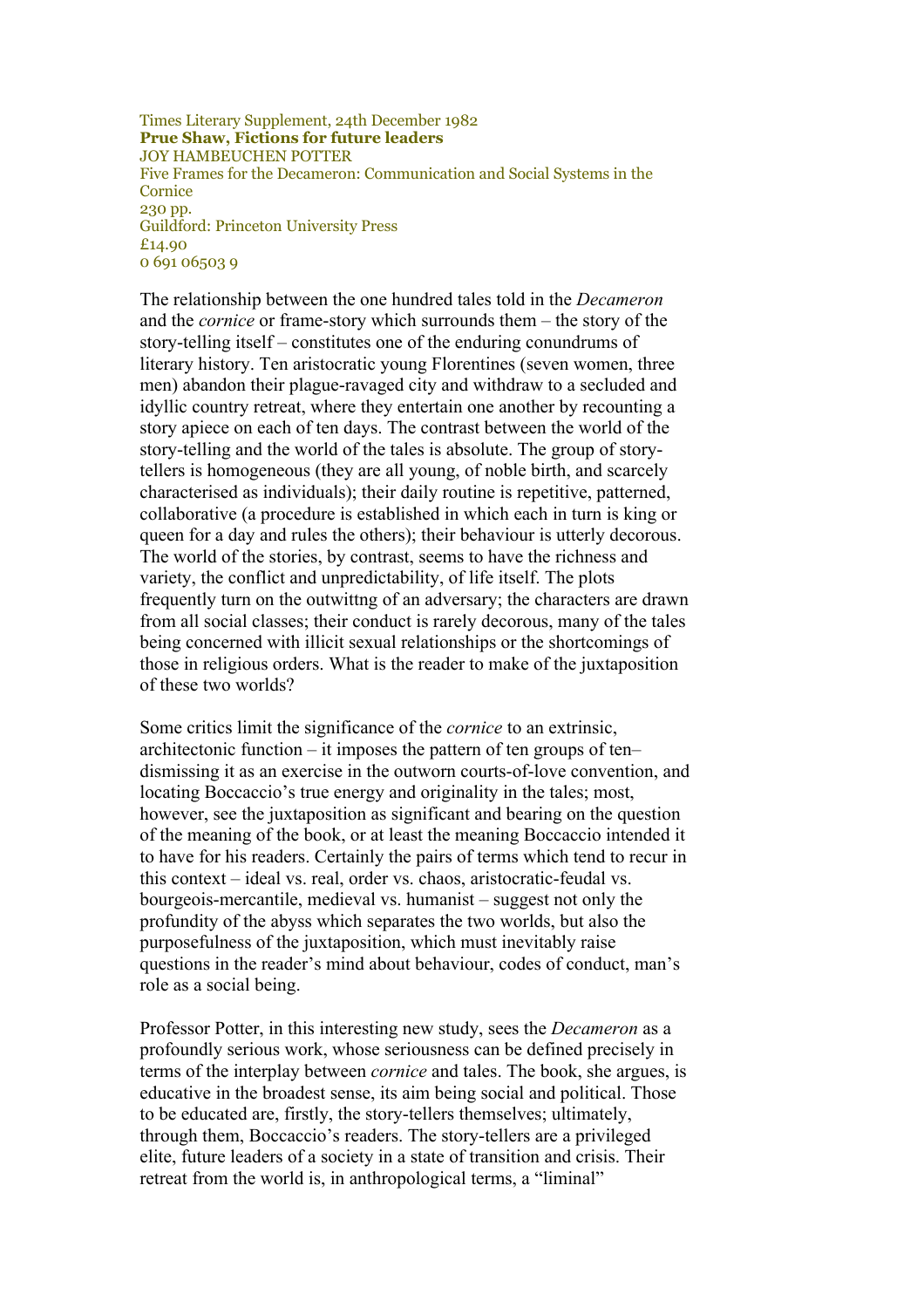experience, a ritual preparation for future responsibilities, in which the story-telling is the learning experience, the stories themselves the "learning content". A skeleton plot of the book might run "a visitation by God that precipitates a ritual in which the elite of society are taught the enduring values of their world".

The anthropological model enables Professor Potter to characterise the book's seriousness, while accounting for all its component parts: if Boccaccio's claim that the tales are meant as harmless entertainment to while away the idle hours of lovesick ladies were true, there would be no need for the *cornice*, nor for the long and graphic description of the Black Death in Florence in 1348 and the breakdown of social order in the city which followed the plague. The ambiguity created by the author's mock-modest statement of intent is a deliberate strategy to protect the subversiveness of his message.

Both the essential seriousness and the deliberate ambiguity of the *Decameron* are further analysed by Professor Potter using concepts and terminology borrowed from semiotics and frame-theory. The five frames of her title refer to the layered construction of the text, which can be represented geometrically as a series of concentric circles: at the centre, the world of the stories; surrounding it, that of the *cornice*; then that of the plague; then that of the ladies for whom Boccaccio claims to be writing; finally, the outermost shell, the world of Boccaccio's book and its readers. By a constant play of "frame-shifts" and "frame-breaks", that is by deliberately slipping from one frame to another, Boccaccio disorientates the reader, sustaining ambiguity about the frivolity or seriousness of his intentions. At the same time the framing points to the value, the importance, of what is framed: the stories occupy the privileged position at the centre and carry the full weight of what Boccaccio wants to communicate.

Seriousness masquerading as frivolity is not a difficult concept to grasp, and perhaps does not require the painstakingly thorough demonstration that Professor Potter provides. If the intention is serious, as she claims, what is it that the story-tellers learn?

Her answer is so generic as to be almost empty of content: "Boccaccio set out to teach his ten protagonists a good set of values that would enable them to preserve the old virtues and also to function effectively as leaders in their world". But what values? The difficulty is not so much that different stories reflect conflicting values – conflict can be instructive – but that it is notoriously difficult to pinpoint the "values" even single stories embody or celebrate. Does Boccaccio admire or condemn the nimble-witted but scandalous behaviour of his engagingly self-serving friars? At what point does tolerance become complicity? What "value" is being exhibited in the story of Alibech, the young girl who goes off into the desert alone in order to serve God, meets a monk who teaches her to "put the devil in hell", and develops such a taste for this new religious exercise that she exhausts her mentor who views her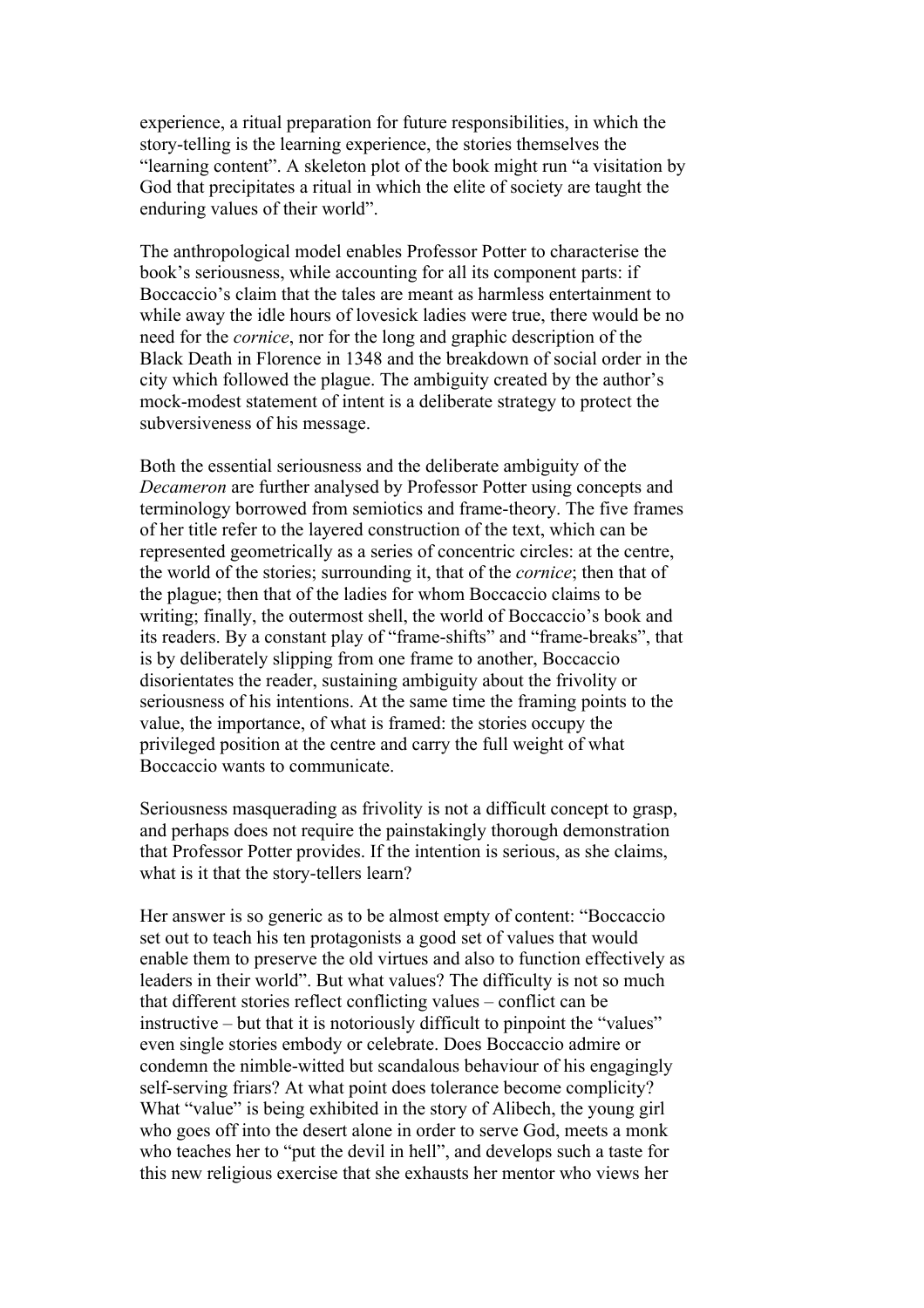eventual return to civilisation with considerable relief? (Strangely, Professor Potter says nothing of this outrageously funny story, but if her thesis is correct it surely becomes a key text, being the only tale which parallels and parodies the *cornice* itself: the only story in the collection about a retreat, a "learning" experience, and a return to the world, although the "learning content" has become not discourse – stories – but sex.)

In fact, although Professor Potter spends a whole chapter analysing Boccaccio's "desacralisation" of the church as a social institution – and here the anthropological terminology adds little or nothing to what common sense suggests – she offers no comment about the many stories explicitly concerned with the fulfilment of sexual passion (yet here surely is where the true subversiveness of the book lies). If these are the raw materials of instruction, just what is being learned? Again the blandness of the formulation is disconcertingly inadequate: "The ten future leaders of a regenerated society must learn to understand the passions that form part of everyday living and to give both reality and the ideal its due. As the incredibly rich gamut of the stories shows, they must also learn to control their desires when it is necessary for the greater good of society."

One unguarded remark of a more specific kind – to the effect that equality of the sexes "is not part of the values they are to learn" – enables us to pinpoint another difficulty. If the learning experience is the centre of the book's meaning, then the reactions of the listeners to the various stories becomes crucial: but these are never much more than perfunctory, and often seem to contrast with the spirit in which the story itself has been told. One of the ladies expresses at some length the traditional misogynist view of women's natural inferiority to men; yet both *cornice* and stories, in very different ways but with equal insistence, seem to assert the opposite. The most striking of all contrasts between the storytellers and their characters is that the story-tellers, although each of them loves or is loved, are without exception chaste, while in the tales the characters who have amorous urges almost invariably find sexual fulfilment; yet the most striking *parallel* between *cornice* and tales is precisely that in both of them men and women are shown to be equals: absolute social and intellectual equals in the highly stylised and artificial world of the story-telling, absolute equals in human dignity and in their sexual natures in the tales. Set against this powerfully and repeatedly reinforced message, the conventional declaration of women's inferiority seems merely a token gesture. If the educational model requires that we "privilege" what the story-tellers say, as Professor Potter does in this instance, then it imposes a naively one-dimensional reading on the rich ambiguity of the text; but in fact there seems to be an unresolved logical contradiction here, for Professor Potter herself insists that the stories themselves carry the message.

The appeal of Professor Potter's model is that it does justice to our sense that the *Decameron* is more than just a glorious romp, and that its claim to seriousness is in some sense, however difficult to define, ethical as